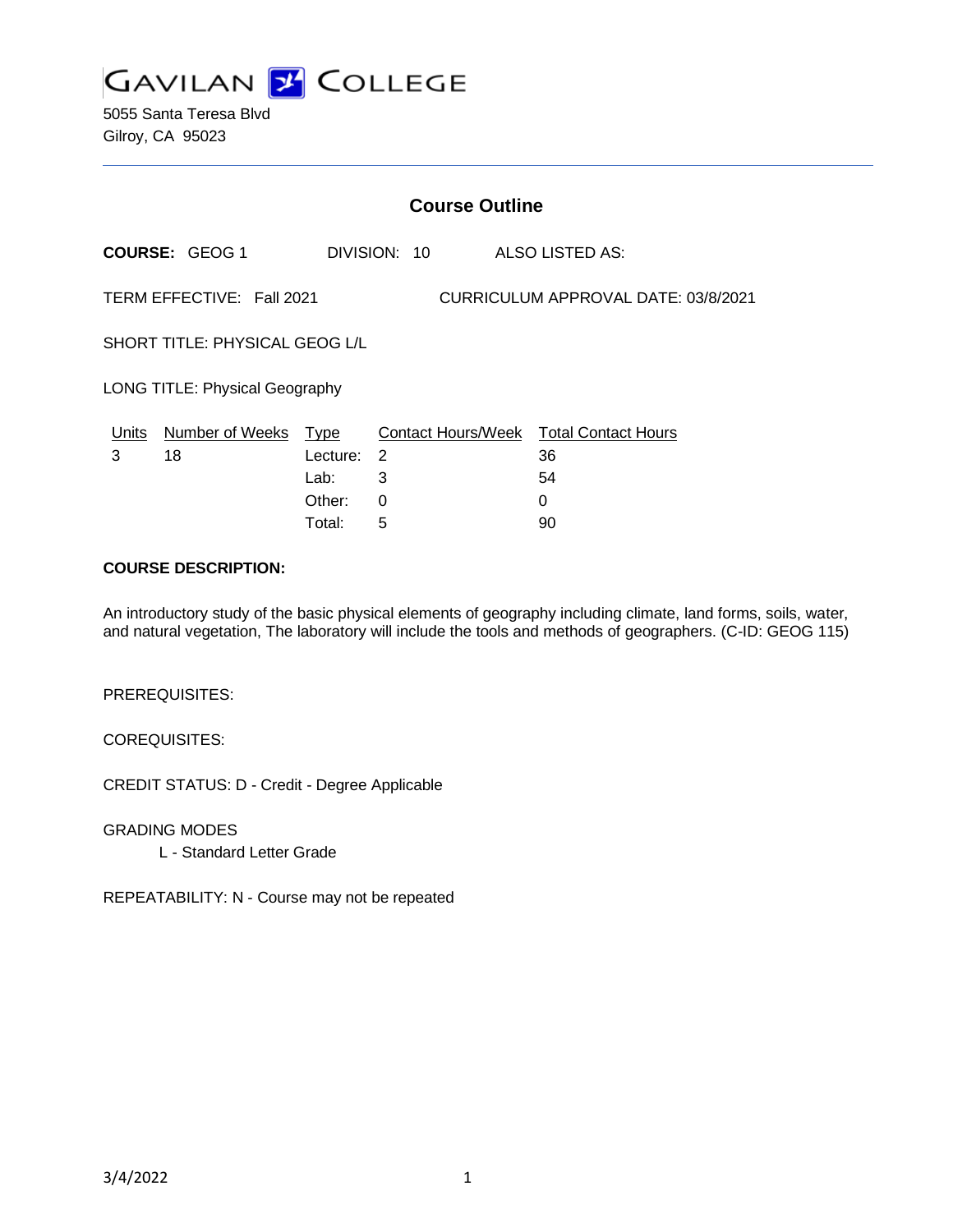SCHEDULE TYPES:

- 02 Lecture and/or discussion
- 03 Lecture/Laboratory
- 04 Laboratory/Studio/Activity
- 047 Laboratory LEH 0.7
- 05 Hybrid
- 71 Dist. Ed Internet Simultaneous
- 72 Dist. Ed Internet Delayed
- 73 Dist. Ed Internet Delayed LAB
- 737 Dist. Ed Internet LAB-LEH 0.7

### **STUDENT LEARNING OUTCOMES:**

By the end of this course, a student should:

- 1. Demonstrate a practical knowledge of basic skills with maps and the geographic grid.
- 2. Identify, describe, compare & contrast global heat energy flow & temperature within the atmosphere.
- 3. Identify, describe, compare & contrast atmospheric moisture & circulation.
- 4. Identify & describe the basic elements & controls for weather phenomena.
- 5. Identify, compare & contrast global climate & vegetation zones.
- 6. Identify & describe the hydrologic cycle.
- 7. Identify, describe, compare & contrast plate tectonic, volcanic &, earthquake processes.
- 8. Identify, describe, compare & contrast river, coastal, desert & glacial processes & landforms.

# **COURSE OBJECTIVES:**

By the end of this course, a student should:

- 1. Use maps, graphs and Geographic Information Systems (GIS) to interpret data
- 2. Relate climate patterns and soils to the Earth's ecosystems.
- 3. Explain the causes of season, climate patterns, and major landforms.
- 4. Describe the function and composition of the atmosphere, and how it affects our daily lives.
- 5. Discuss the hydrologic cycle, and the distribution and allocation of water resources for humans.

6. Describe the structure of the solid earth and relate it to such phenomena as earthquakes, mountain ranges and volcanoes.

- 7. Discuss the potentials and limitations of scientific innovations to mitigate natural hazards.
- 8. Evaluate the effects of the atmosphere and the hydrosphere on the lithosphere.
- 9. Assess activities through which humans have modified the environment.

# **CONTENT, STUDENT PERFORMANCE OBJECTIVES, OUT-OF-CLASS ASSIGNMENTS**

Curriculum Approval Date: 03/8/2021

# **LECTURE CONTENT:**

Lecture Hours (36)

2 Hours

CONTENT: Global Systems and the Geographic Grid

Students will identify describe, contrast and

compare the interrelationships within the 4 Earth Systems of Atmosphere, Hydrosphere, Lithosphere and Biosphere.

Students will identify and describe how the planetary motions relate to Time Zones and seasonal change.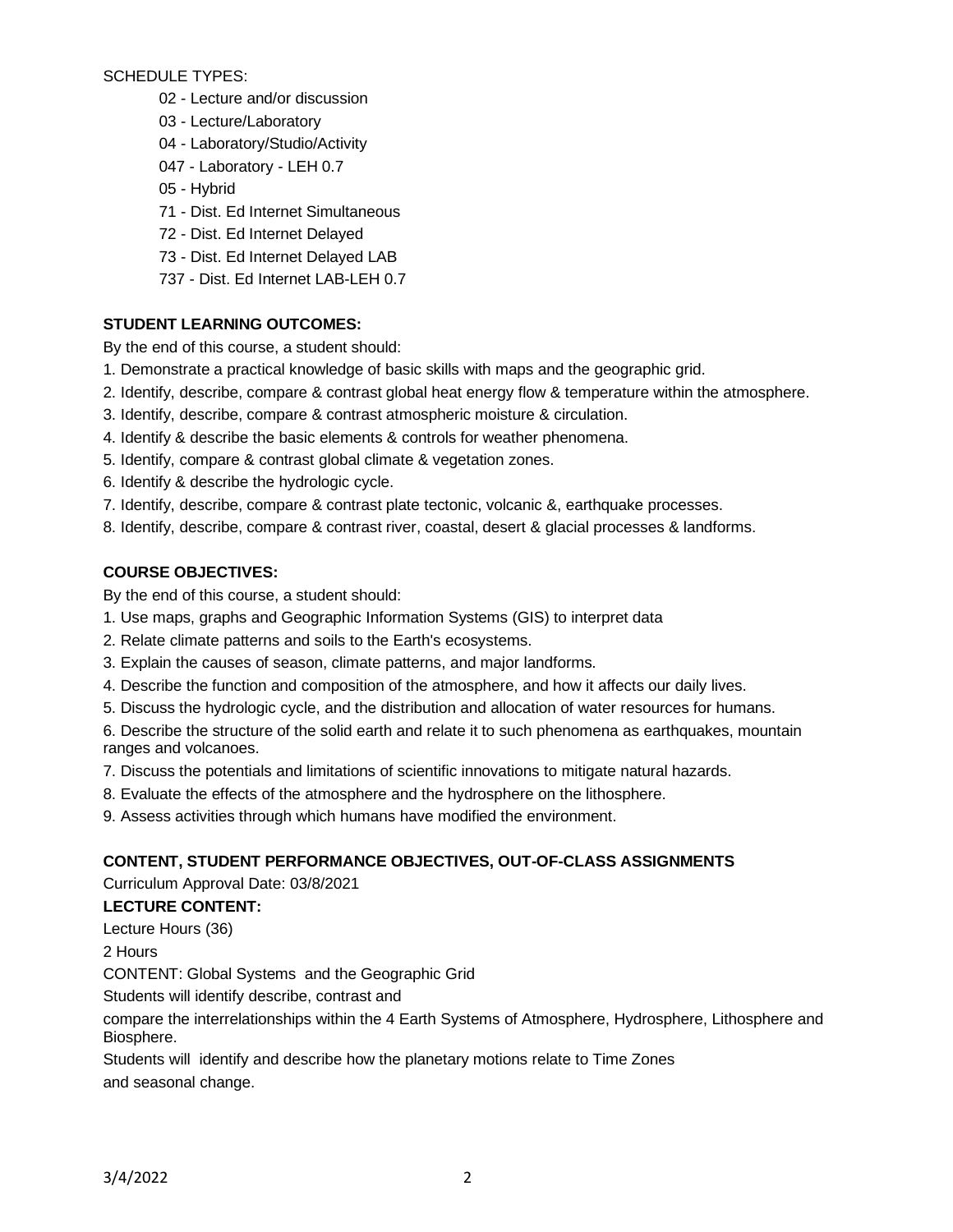2 Hours

CONTENT: Global Heat Budget

Students will identify, compare and contrast how solar insolation circulates within the atmosphere.

2 Hours

CONTENT: Energy Flow and Temperature

Students will identify, describe and compare heat energy flow and air temperature controls within the atmosphere.

2 Hours

CONTENT: Atmospheric Circulation

Students will identify and describe how heat energy flow controls Global Air Pressure and Wind Belts Students will compare and contrast how these forces affect atmospheric circulation.

2 Hours

CONTENT: Atmospheric Moisture

Students will identify, describe and demonstrate how air pressure, temperature and humidity control atmospheric moisture and weather systems.

4 Hours

CONTENT: Weather Systems

Students will identify, describe and contrast the development of hurricanes, tornadoes, thunderstorms and weather fronts.

2 Hours

CONTENT: Climate Classification and Vegetation Zones

Students will identify, compare and contrast the different global climates and how they affect the distribution of soils and vegetation zones.

2 Hours

CONTENT: Plate Tectonics

Students will identify, describe, compare and contrast the basic elements of Plate Tectonic Theory. Students will demonstrate an understanding of how the theory is used to

understand the global distribution of earthquakes and volcanism

2 Hours

CONTENT: Plate Tectonics

Students will identify and describe how plate tectonics controls landform development. Students will compare and contrast the different types of plate boundaries.

2 Hours

CONTENT: Faulting

Students will identify, describe, compare and contrast the basic elements of faulting and earthquake activity. Students will demonstrate an understanding of the general pattern

of global seismicity as it relates to plate tectonics.

2 Hours

CONTENT: Faulting Landforms and Volcanism

Students will identify and describe landforms developed from faulting. Students will identify, describe, contrast and compare volcanic processes, types of volcanoes and eruptions.

2 Hours

CONTENT: Hydrologic Cycle and Groundwater

Students will identify and describe the Hydrologic Cycle as it relates to surface and groundwater movement.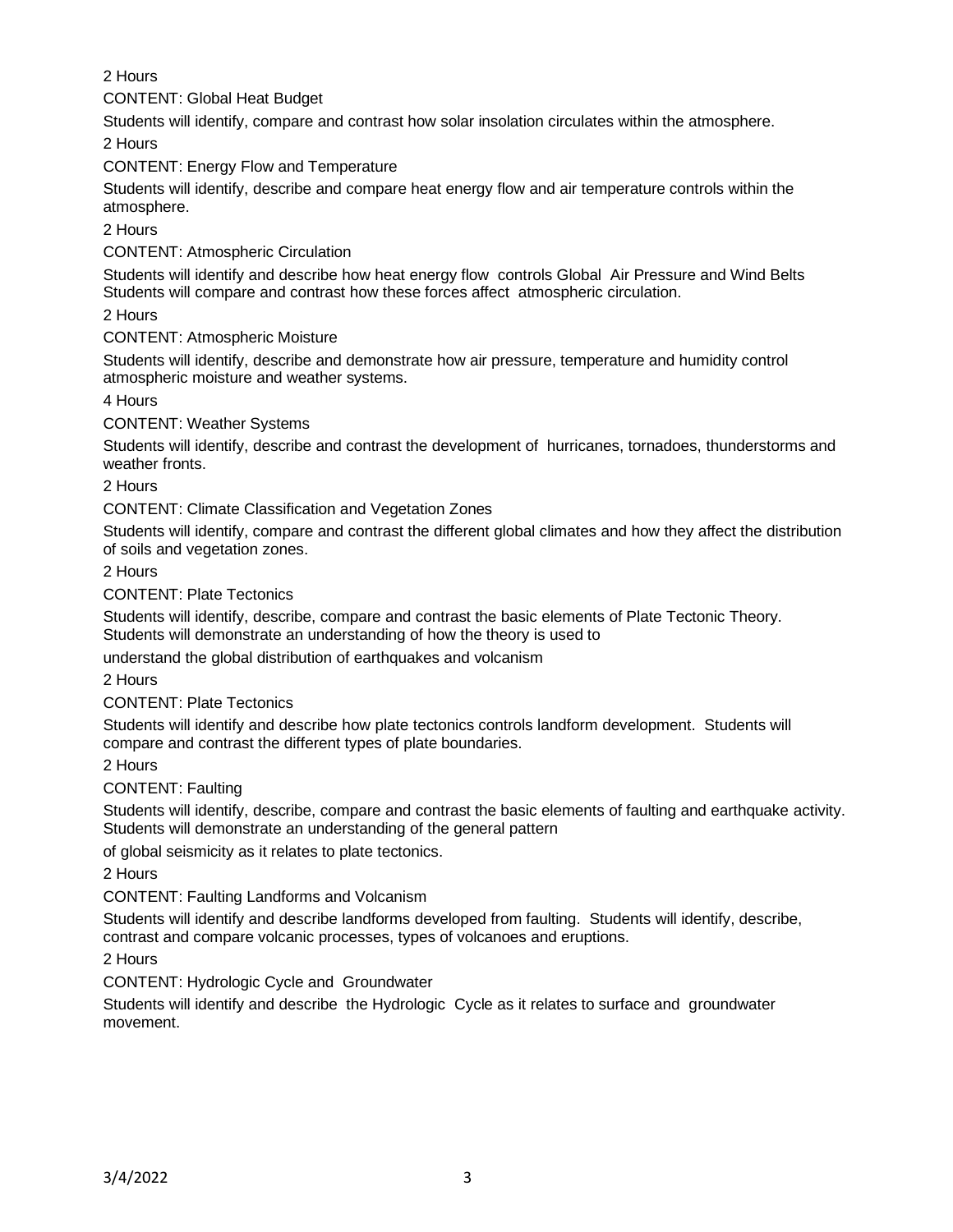2 Hours

CONTENT: River Systems and Processes

Students will identify, contrast and compare the various elements of river systems, drainage basins and groundwater

movement. Students will describe the processes of erosion and sediment transport by running water and the landforms created by it.

2 Hours

CONTENT: Desert Landforms and Processes

Students will identify, contrast and compare the different types of deserts. Students will describe the development of desert landforms by the forces of wind and

water erosion and deposition.

2 Hours

CONTENT: Coastlines and Coastal Processes

Students will identify and describe the basic

types of coastlines and the processes of erosion and sediment transport by waves. Students will identify, compare and contrast erosional and depositional coastal landforms.

2 Hours

CONTENT: Glacial Landforms and Processes

Students will identify and describe the different types of glaciers. Students will compare and contrast the glacial processes and how they produce erosional and depositional glacial landforms. Students will identify and describe the triggers for global ice ages.

2 Hours

Final Exam

# **LAB CONTENT:**

Lab hours (54)

Lab 1: Geographic Grid, Time Zones (6 hours)

Lab 2: Energy Flow and Air Temperature (6 hours)

Lab 3: Atmospheric Moisture, Weather Systems, Climate (9 hours)

Lab 4: Plate Tectonics (6 hours)

Lab 5: Earthquakes, Faulting, Vulcanism (9 hours)

Lab 6: Hydraulic Cycle (3 hours)

Lab 7: River Systems (3 hours)

Lab 8: Desert (6 hours)

Lab 9: Costal Processes and Landforms (3 hours)

Lab 10: Glacial Landforms (3 hours)

# **METHODS OF INSTRUCTION:**

Lecture/Discussion. Laboratory Exercises.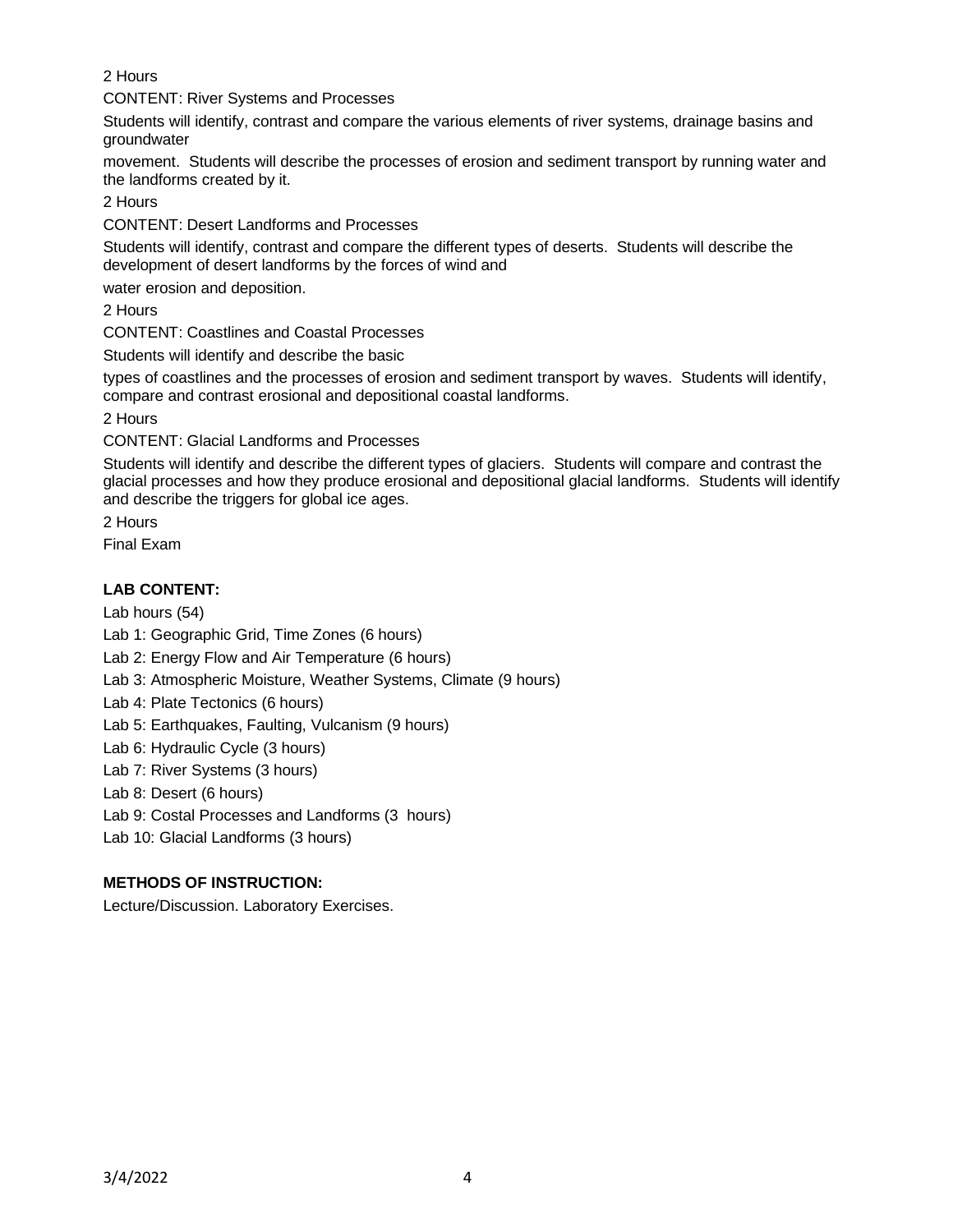### **OUT OF CLASS ASSIGNMENTS:**

Required Outside Hours 50 Assignment Description Completing assigned reading from text or other documents.

Required Outside Hours 22 Assignment Description Written papers and problem solving exercises.

### **METHODS OF EVALUATION:**

Writing assignments Evaluation Percent 40 Evaluation Description Percent range of total grade: 40 % to 60 % Written Homework

Problem-solving assignments Evaluation Percent 40 Evaluation Description Percent range of total grade: 40 % to 60 % Homework Problems

Objective examinations Evaluation Percent 20 Evaluation Description May include multiple choice, short answer, essay, or oral demonstration.

### **REPRESENTATIVE TEXTBOOKS:**

McKnight's Physical Geography: A Landscape Appreciation, 13th edition, Hess, Darrel and Tasa, Dennis., Pearson, 2021. ISBN: 9780135827147 Rationale: Or other college level text. 13+ Grade Verified by:

Physical Geography Laboratory Manual, 13th edition, Hess, Darrel, Pearson, 2021. ISBN: 9780135923900 Rationale: This is an e-text lab manual to accompany McKnight's Physical Geography: A Landscape Appreciation, 13th edition 12+ Grade Verified by: Nicholas Park